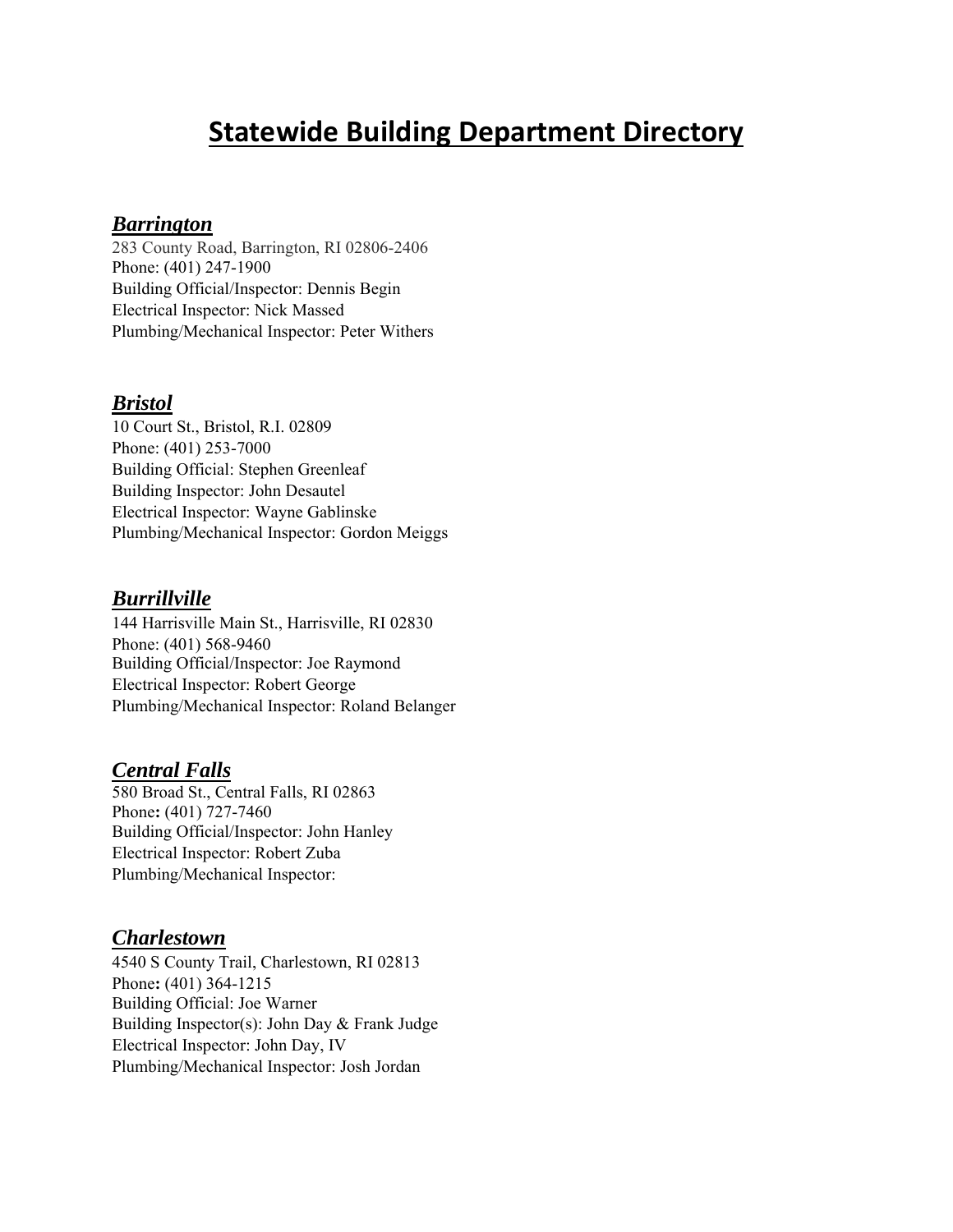#### *Coventry*

1675 Flat River Road, Coventry, R.I. 02816 Phone: (401) 822-9156 Building Official: Chuck Phelps Building Inspector(s): Richard Case & Robert Pizza Electrical Inspector: Robert Pizzi Plumbing/Mechanical Inspector: Jeff Lowe

## *Cranston*

35 Sockanosset Crossroad Suite 6, Cranston, R.I. Phone: (401) 461-1000 Building Official: David Rodio Building Inspector: Kevin Burke Electrical Inspector: Peter DelSignore Plumbing/Mechanical Inspector: Paul Murry

# *Cumberland*

45 Broad Street, 2<sup>nd</sup> floor, Cumberland, RI Phone: **(**401) 728-2400 Building Official: Brad Ward Building Inspector(s): Kevin Joyce Electrical Inspector: Edward Skwirz Plumbing/Mechanical Inspector: Larry Giorgi

## *East Greenwich*

111 Peirce Street, LL, East Greenwich, RI 02818 Phone: (401) 886-8618 Building Official: Ernie Marinaro Building Inspector(s): James Tavarozzi Electrical Inspector: Ken Saccoccio Plumbing/Mechanical Inspector: John Counts

# *East Providence*

145 Taunton Ave, East Providence, RI 02914 Phone**:** (401) 435-7722 Building Official: Rob Walker Building Inspector(s): Anthony Bevilacqua & Ted Isabella Electrical Inspector: John Almeida Plumbing/Mechanical Inspector: Anthony Bevilacqua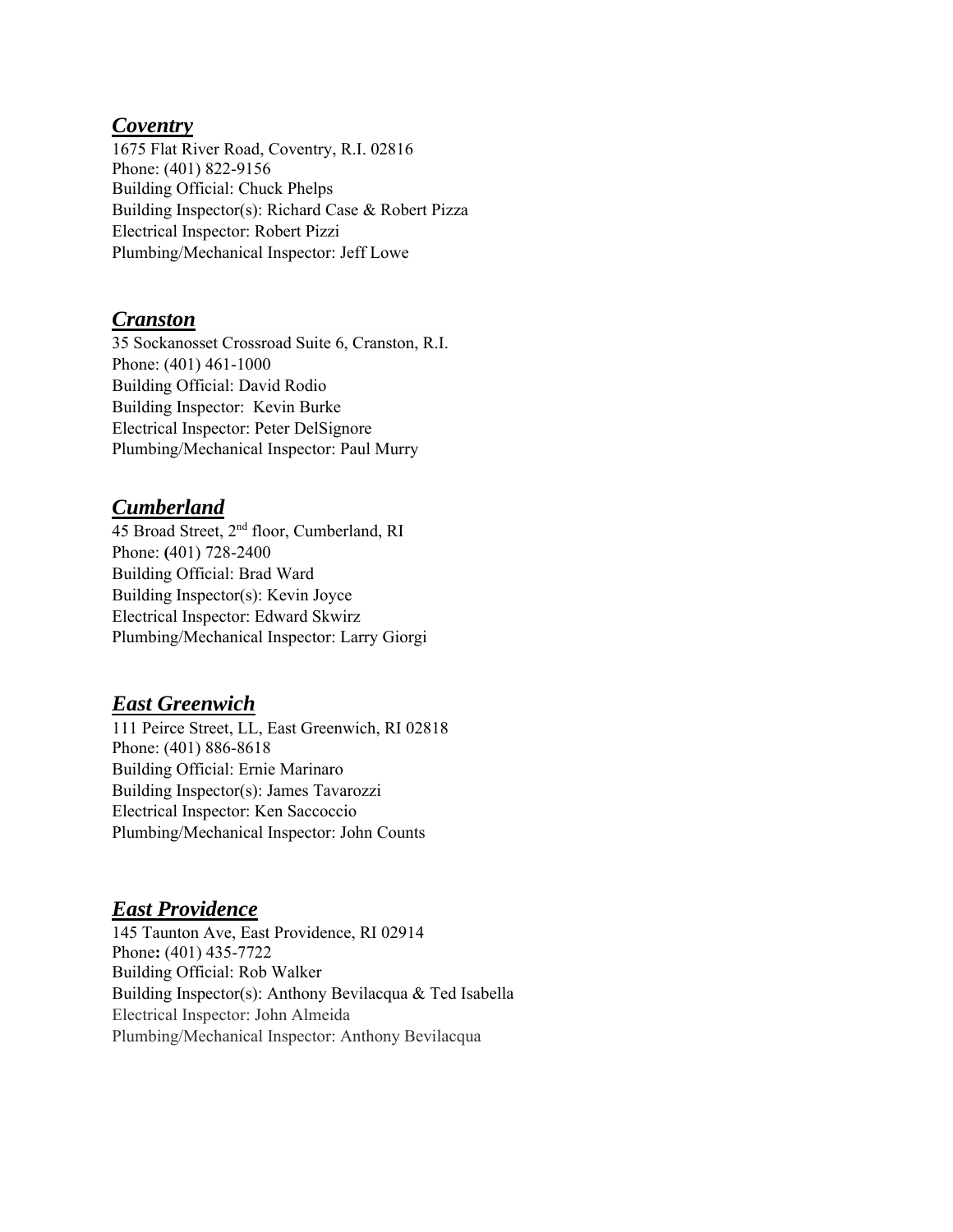## *Exeter*

675 Ten Rod Rd, Exeter, RI 02822 Phone: (401) 294-2177 Building Official/Inspector: Ron DeFrancesco Electrical Inspector: James Randy McGovern Plumbing/Mechanical Inspector: Vinny Walsh

#### *Foster*

181 Howard Hill Rd, Foster, RI 02825 Phone: (401) 392-9205 Building Official/Inspector: Jeff Lykins Electrical Inspector: Michael Paolucci Plumbing/Mechanical Inspector: Jeff Lowe

# *Glocester*

1145 Putnam Pike-Po Box B, Chepachet, R.I. 02814 Phone: (401) 568-6206 Building Official/Inspector: Joseph Raymond Electrical Inspector: James Clarke Plumbing/Mechanical Inspector: Gary Coyne

# *Hopkinton*

1 Townhouse Rd, Hopkinton, RI 02833 Phone: (401) 377-7771 Building Official: Anthony Santilli Building Inspector(s): Russ Brown Electrical Inspector: Mike Rosso Plumbing/Mechanical Inspector: Ronald Abate

## *Jamestown*

93 Narragansett Ave. $2<sup>nd</sup>$ , Jamestown, R.I. 02835 $\setminus$ Phone: (401) 423-7221 Building Official/Inspector: Bill Moore Electrical Inspector: Angus MacColl Plumbing/Mechanical Inspector: Vincent Walsh

# *Johnston*

1385 Hartford Ave, Johnston, RI 02919 Phone: (401) 351-6618 Building Official: Ben Nascenzi Building Inspector(s): Ed Civito Electrical Inspector: John McDonald Plumbing/Mechanical Inspector: Thomas Autiello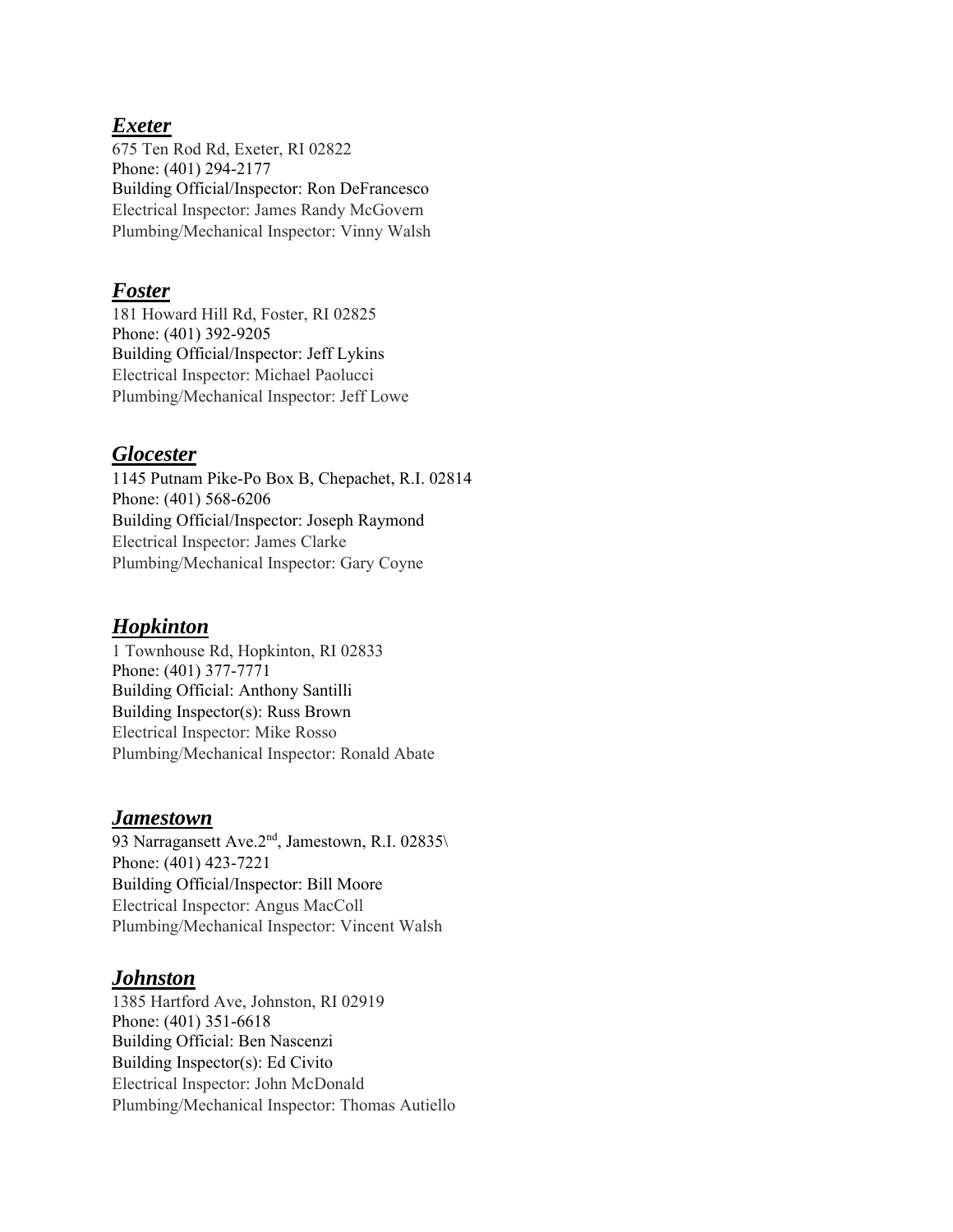## *Lincoln*

100 Old River Rd, Lincoln, RI 02865 Phone: (401) 333-1100 Building Official: Roger Pierce Building Inspector(s): Russ Hervieuix Electrical Inspector: Phil Forcier Plumbing/Mechanical Inspector: Steve Freitas

## *Little Compton*

40 Commons, Little Compton, RI 02837 Phone: (401) 635-8384 Building Official/Inspector: Moore Electrical Inspector: David Venancio Plumbing/Mechanical Inspector: Edward Bucher

## *Middletown*

350 E Main Rd., Middletown, RI 02842 Phone: (401) 847-5769 Building Official/Inspector: Chris Costa Electrical Inspector: Jack Kane Plumbing/Mechanical Inspector: Charles Wright

## *Narragansett*

25 5th Ave, Narragansett, RI 02882 Phone: (401) 782-0619 Building Official: Wayne Pimental Building Inspector(s): David Antonelli Electrical Inspector: Anthony Wojcik Plumbing/Mechanical Inspector: James Harris

## *New Shoreham*

16 Old Town Rd, New Shoreham, RI 02807 Phone: (401) 466-3206 Building Official/Inspector: Electrical Inspector: Plumbing/Mechanical Inspector: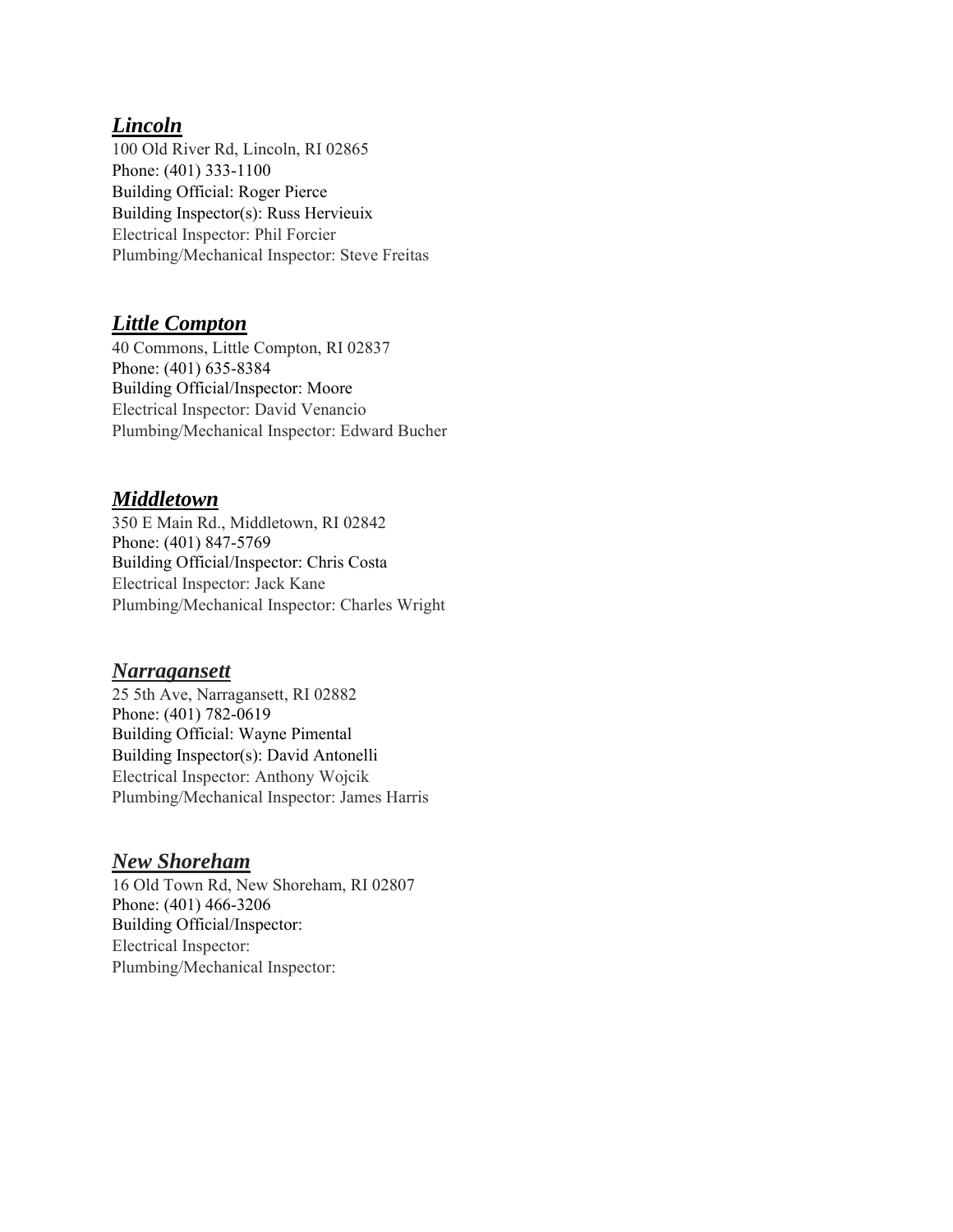#### *Newport*

43 Broadway, Newport, R.I. 02840 Phone: (401) 845-5300 Building Official: Bill Hanley Building Inspector(s): John Desautel Electrical Inspector: Richard Green Plumbing/Mechanical Inspector: Joseph Francis

## *North Kingstown*

100 Fairway Dr., North Kingstown, RI 02852 Phone: (401) 294-3331 Building Official: Don Peck Building Inspector(s): Matt Souza Electrical Inspector: David Wilks Plumbing/Mechanical Inspector: John Counts

# *North Providence*

2000 Smith St., North Providence, R.I. 02911 Phone: (401) 233-1419 Building Official: Ben Nascenzi Building Inspector(s): Mike Carnevale Electrical Inspector: Jim Brown Plumbing/Mechanical Inspector: Larry Giorgi

# *North Smithfield*

575 Smithfield Rd., North Smithfield, RI 02896 Phone: (401) 767-2207 Building Official/Inspector: Kerry Anderson Electrical Inspector: Roger Menard Plumbing/Mechanical Inspector: Phil Paul

# *Pawtucket*

137 Roosevelt Ave., Pawtucket, R.I. 02860 Phone: (401) 728-0500 Building Official/Inspector: John Hanley Electrical Inspector: John Almeida Plumbing/Mechanical Inspector: James Martel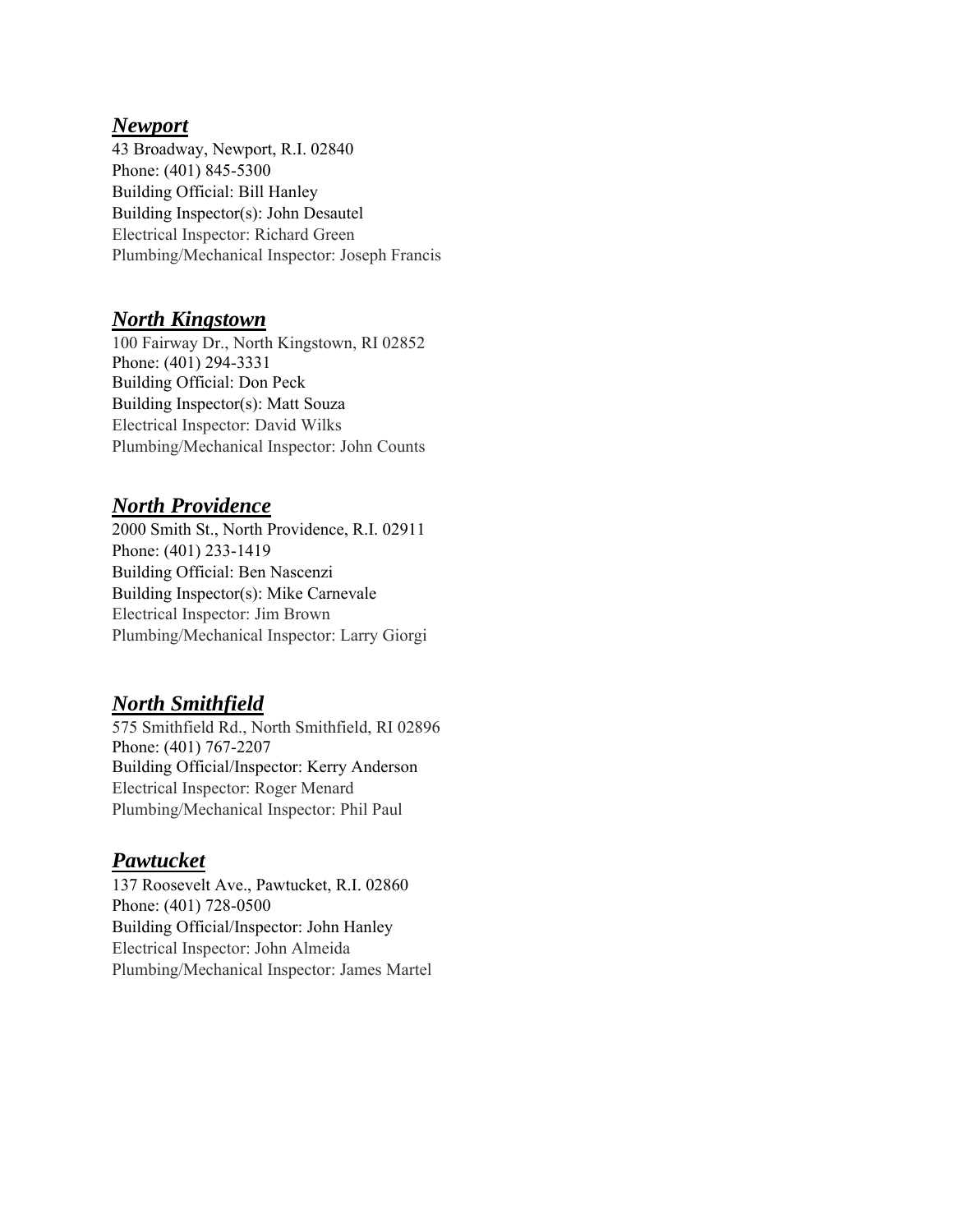#### *Portsmouth*

2200 E. Main Rd., Portsmouth, R.I. 02871 Phone: (401)683-3611 Building Official/Inspector: Gareth Eames Electrical Inspector: Michael Rodriques Plumbing/Mechanical Inspector: Charles Wright

#### *Providence*

444 Westminster St 1st floor, Providence, RI 02903 Phone: (401) 680-5201 Building Official: Joe Atchue Building Inspector(s): Carl Mello Electrical Inspector: Jim Lewis Plumbing/Mechanical Inspector: Michael Newman, Robert DiChiaro, Bert Ferragamo

#### *Richmond*

5 Richmond Townhouse Rd, Richmond, RI 02898 Phone: (401) 539-9000 Building Official: Anthony Santilli Building Inspector(s): Russ Brown Electrical Inspector: Al Vennari Plumbing/Mechanical Inspector: Joshua Jordan

#### *Scituate*

195 Danielson Pike, Scituate, RI 02857 Phone: (401) 647-5901 Building Official/Inspector: George Dumont Electrical Inspector: Norman Deplaines Plumbing/Mechanical Inspector: Gary Coyne

## *Smithfield*

64 Farnum Pike, Smithfield, RI 02917 Phone: (401) 233-1039 Building Official: Chris McWhite Building Inspector(s): Aaron Ring Electrical Inspector: Steve Serapiglia Plumbing/Mechanical Inspector: Allen Pacheco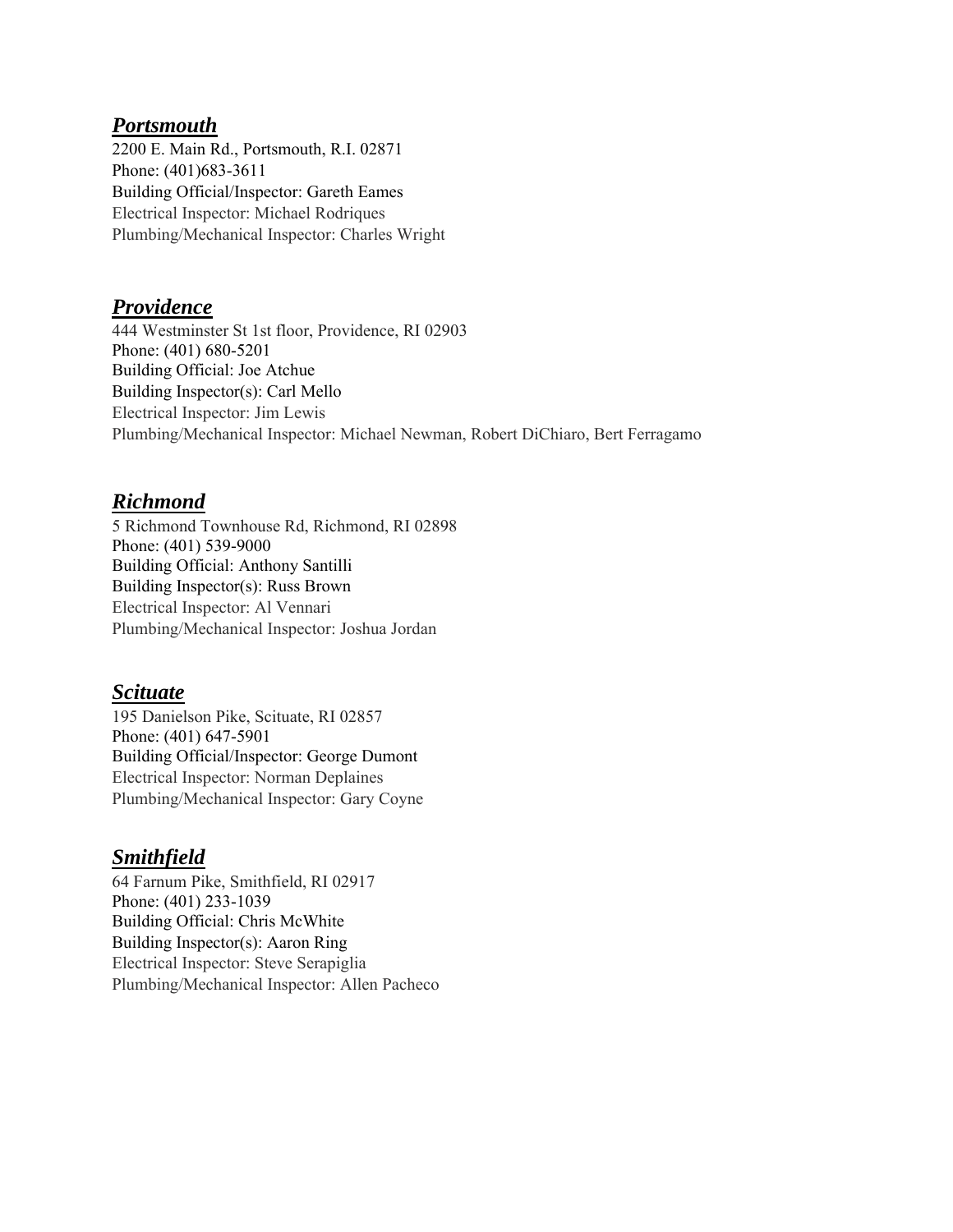#### *South Kingstown*

180 High St., Wakefield, R.I. 02879 Phone: (401)789-9331 Building Official: Jamie Gorman Building Inspector(s): Jay Humes Electrical Inspector: Louis Petrucci Plumbing/Mechanical Inspector: Russell DesGranges

#### *Tiverton*

343 Highland Rd, Tiverton, RI 02878 Phone: (401) 625-6715 Building Official/Inspector: Bill Moore Electrical Inspector: David Venancio Plumbing/Mechanical Inspector: Charles Wright

#### *Warren*

514 Main St #2, Warren, RI 02885 Phone: (401) 245-7343 Building Official/Inspector: Tony Carvalho Electrical Inspector: Nick Massed Plumbing/Mechanical Inspector: Peter Withers

## *Warwick*

3027 West Shore Rd., Warwick, R.I. 02889 Phone: (401)738-2007 Building Official: Al DeCorte Building Inspector(s): Charles Pytel, Doug Verry, & Seth Golbitz Electrical Inspector: Tom Odowd Plumbing/Mechanical Inspector: John Counts, Jeff Lowe

## *West Greenwich*

302 Victory Hwy, West Greenwich, RI 02817 Phone: (401) 392-3800 Building Official: Dave Tacey Building Inspector(s): Dave Provonsil Electrical Inspector: Ken Saccoccio Plumbing/Mechanical Inspector: Jack Kenny